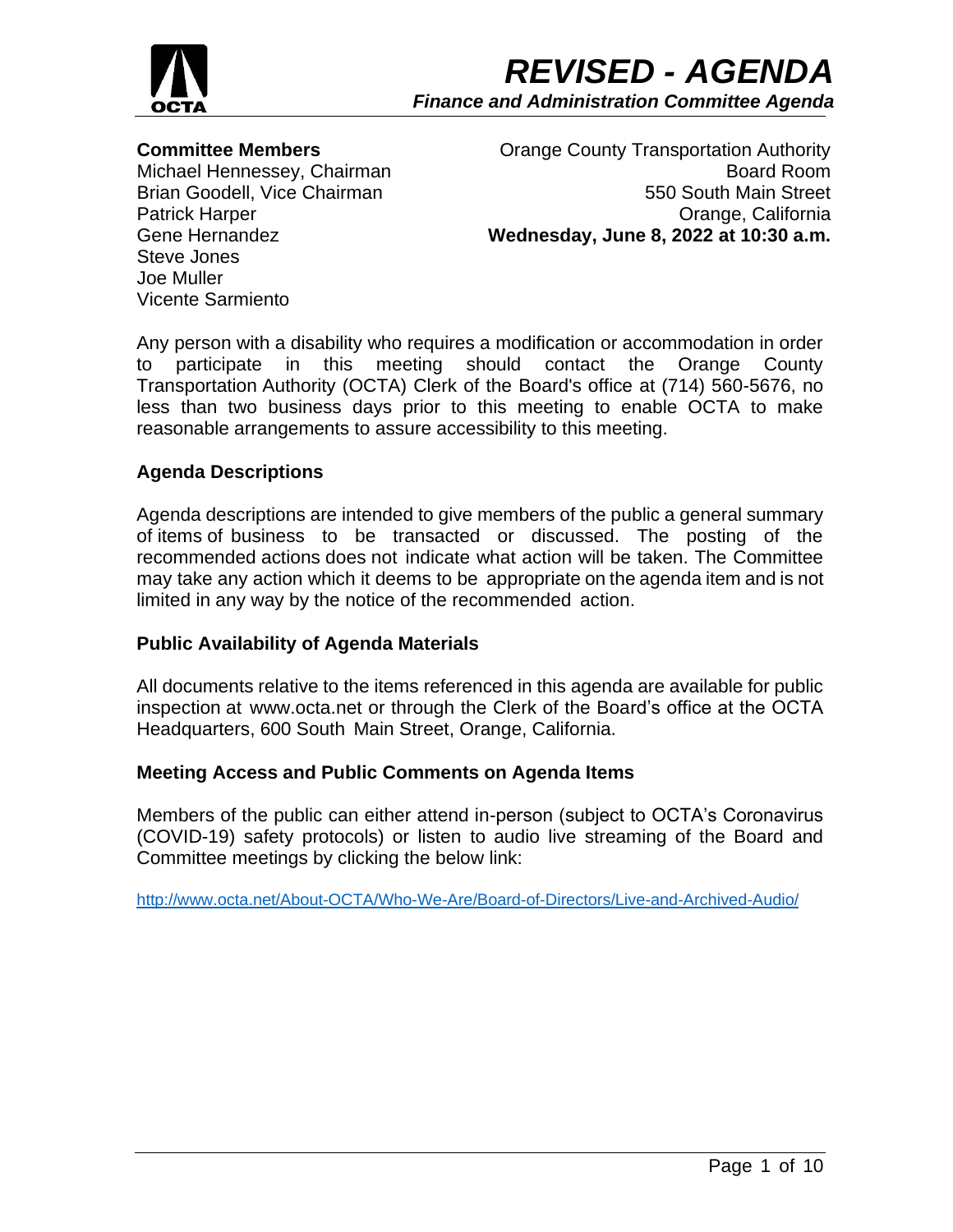

Members of the public may address the Board of Directors regarding any item two ways:

## **In-Person Comment**

Members of the public may attend in-person (subject to OCTA's COVID-19 safety protocols) and address the Board regarding any item. Members of the public will be required to complete a COVID-19 symptom and temperature screening.

Please complete a speaker's card and submit it to the Clerk of the Board (or notify the Clerk of the Board the item number on which you wish to speak). Speakers will be recognized by the Chairman at the time the agenda item is to be considered. A speaker's comments shall be limited to three minutes.

## **Written Comment**

Written public comments may also be submitted by emailing them to [ClerkOffice@octa.net,](mailto:ClerkOffice@octa.net) and must be sent by **5:00 p.m. the day prior to the meeting**. If you wish to comment on a specific agenda Item, please identify the Item number in your email. All public comments that are timely received will be part of the public record and distributed to the Board. Public comments will be made available to the public upon request.

# **Call to Order**

# **Pledge of Allegiance**

Director Muller

# **Special Calendar**

## **1. Taxable Sales Forecast - Chapman University** Sam Kaur/Andrew Oftelie

The Orange County Transportation Authority contracts with several economic specialists to provide an annual 30-year taxable sales forecast for Measure M2. The latest forecasts were received in Spring 2022. Raymond Sfeir, PhD, from Chapman University will provide an update on the annual forecast and economic outlook for Orange County to the Finance and Administration Committee.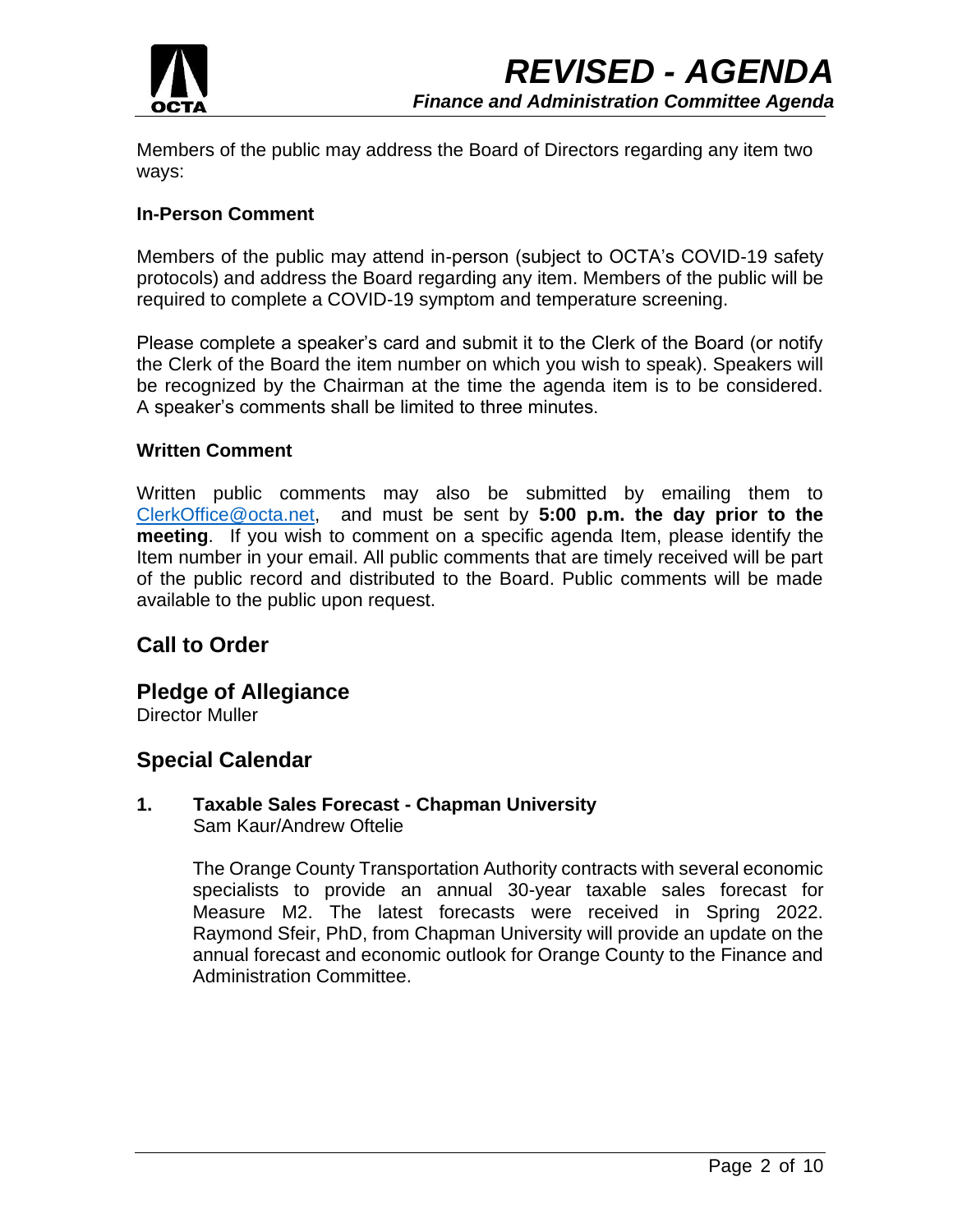

# **Consent Calendar (Items 2 through 12)**

All items on the Consent Calendar are to be approved in one motion unless a Committee Member or a member of the public requests separate action or discussion on a specific item.

# **2. Approval of Minutes**

Approval of the minutes of the Finance and Administration Committee meeting on May 11, 2022.

**3. Amendments to the Cooperative User Fee Processing Agreement for Interoperable Toll Processing and Revenue Collection** Kirk Avila

### **Overview**

The Orange County Transportation Authority enters into a cooperative user fee processing agreement with other California toll agencies to facilitate the interoperability process for toll collection. The agreement establishes a reciprocal arrangement for the exchange of data and establishes a settlement process for the exchange of funds between the toll agencies.

#### **Recommendations**

- A. Authorize the Chief Executive Officer to negotiate and execute Amendment No. 9 to Agreement No. C-6-1510 between the Orange County Transportation Authority and Transportation Corridor Agencies, to extend the term until such time either agency no longer operates the toll facility.
- B. Authorize the Chief Executive Officer to negotiate and execute Amendment No. 2 to Agreement No. C-2-1960 between the Orange County Transportation Authority and Los Angeles County Metropolitan Transportation Authority, to extend the term until such time either agency no longer operates the toll facility.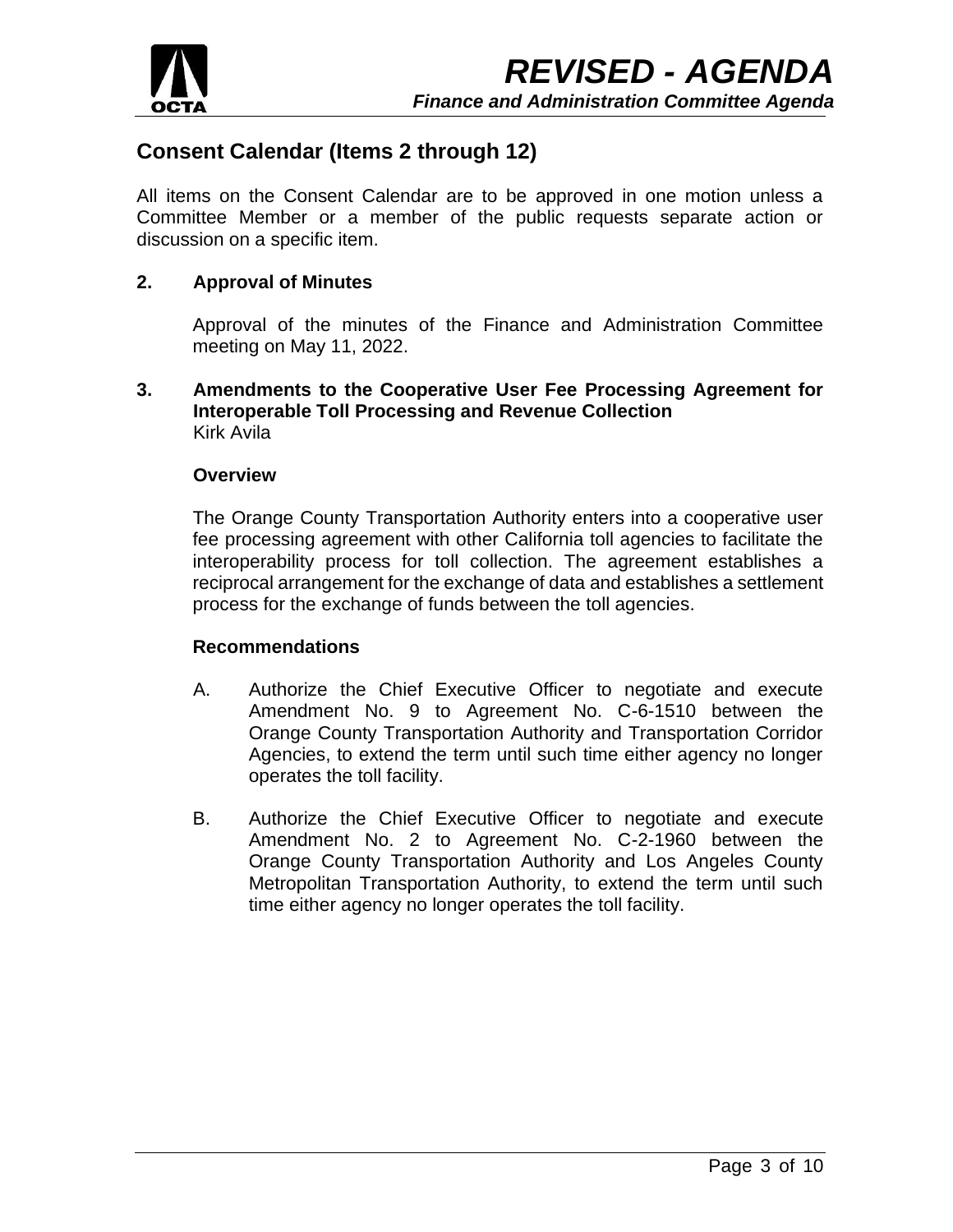

# **4. Amendment to Agreement for Information Technology Contract Technical Staffing**

Tom Young/Andrew Oftelie

## **Overview**

On January 22, 2018, the Orange County Transportation Authority Board of Directors approved an agreement with Intratek Computer, Inc., to provide contract staffing services for information technology technical positions for a five-year term. An amendment is required to increase the maximum cumulative payment obligation to continue services due to increased workload requirements to replace three major systems.

## **Recommendation**

Authorize the Chief Executive Officer to negotiate and execute Amendment No. 3 to Agreement No. C-7-1949 between the Orange County Transportation Authority and Intratek Computer, Inc., in the amount of \$1,492,292, to continue providing contract staffing services for information technology technical positions. This will increase the maximum cumulative obligation of the agreement to a total contract value of \$12,760,052.

## **5. Resolution to Establish the Orange County Local Transportation Authority/Measure M2 Appropriations Limit for Fiscal Year 2022-23** Sam Kaur/Andrew Oftelie

#### **Overview**

The State Constitution requires that each year the governing body of each local jurisdiction shall, by resolution, establish its appropriations limit for the following year pursuant to Article XIIIB.

## **Recommendation**

Adopt Orange County Local Transportation Authority/Measure M2 Resolution No. 2022-029 to establish the Orange County Local Transportation Authority/Measure M2 appropriations limit at \$2,126,550,391, for fiscal year 2022-23.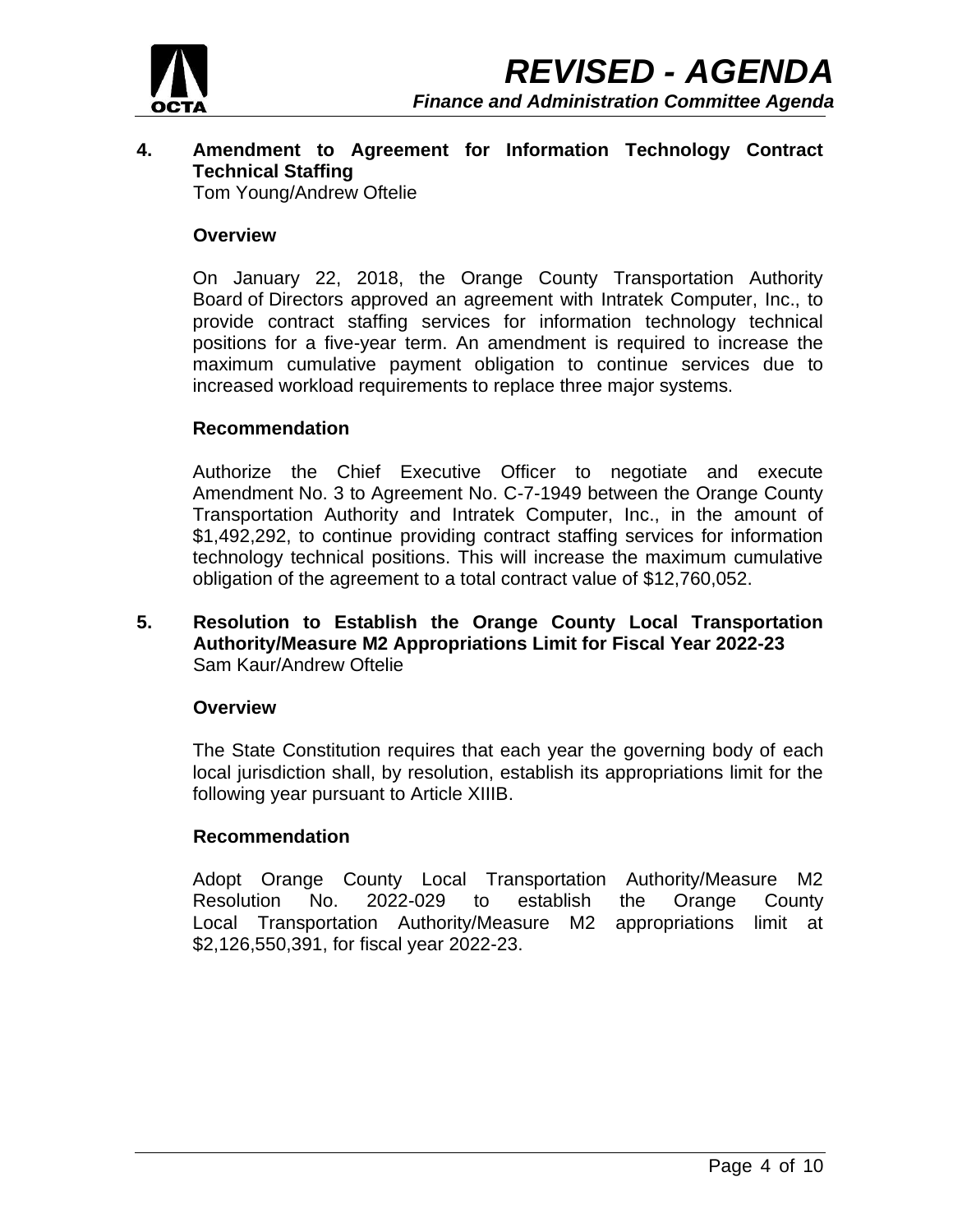

## **6. Resolution to Establish the Orange County Transportation Authority General Fund Appropriations Limit for Fiscal Year 2022-23** Sam Kaur/Andrew Oftelie

## **Overview**

The State Constitution requires that each year the governing body of each local jurisdiction shall, by resolution, establish its appropriations limit for the following year pursuant to Article XIIIB.

### **Recommendation**

Adopt Orange County Transportation Authority Resolution No. 2022-030 to establish the Orange County Transportation Authority General Fund appropriations limit at \$14,071,204, for fiscal year 2022-23.

**7. Environmental Mitigation Program Endowment Fund Investment Report for March 31, 2022**

Robert Davis/Andrew Oftelie

#### **Overview**

The Orange County Transportation Authority has developed a Natural Community Conservation Plan/Habitat Conservation Plan, acquired conservation properties, and funded habitat restoration projects to mitigate the impacts of Measure M2 freeway programs. The California Community Foundation manages the non-wasting endowment required to fund the long-term management of the conservation properties. Each quarter, the California Community Foundation publishes a comprehensive report detailing the composition of the pool and its performance.

#### **Recommendation**

Receive and file as an information item.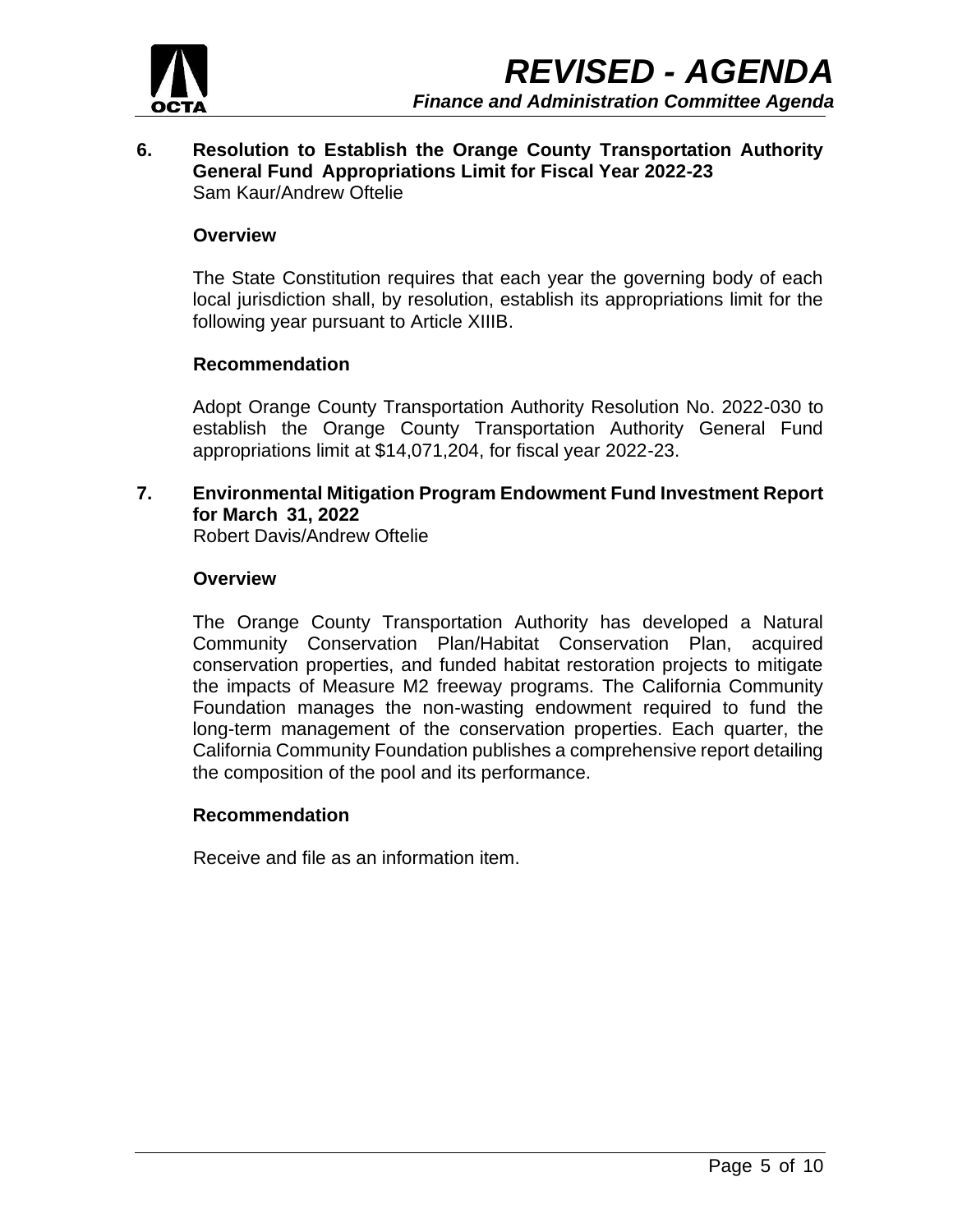

#### **8. Orange County Transportation Authority Investment and Debt Programs Report - April 2022** Robert Davis/Andrew Oftelie

### **Overview**

The Orange County Transportation Authority has a comprehensive investment and debt program to fund its immediate and long-term cash flow demands. Each month, the Treasurer submits a report detailing investment allocation, performance, compliance, outstanding debt balances, and credit ratings for the Orange County Transportation Authority's debt program. This report is for the month ending April 30, 2022.

### **Recommendation**

Receive and file as an information item.

**9. Annual Update to Investment Policy**

Robert Davis/Andrew Oftelie

### **Overview**

The Treasurer is presenting the Orange County Transportation Authority's Proposed Fiscal Year 2022-23 Investment Policy. The governing body of a local agency is required to annually renew the delegation of authority for the Treasurer to invest, reinvest, purchase, exchange, sell, or manage public funds for a period of one year. Additionally, and as recommended under California Government Code Section 53646(a)(2), the Orange County Transportation Authority is submitting its Proposed Fiscal Year 2022-23 Investment Policy to be reviewed at a public meeting.

## **Recommendations**

- A. Adopt the Fiscal Year 2022-23 Investment Policy July 1, 2022.
- B. Authorize the Treasurer, to invest, reinvest, purchase, exchange, sell, and manage Orange County Transportation Authority funds during fiscal year 2022-23.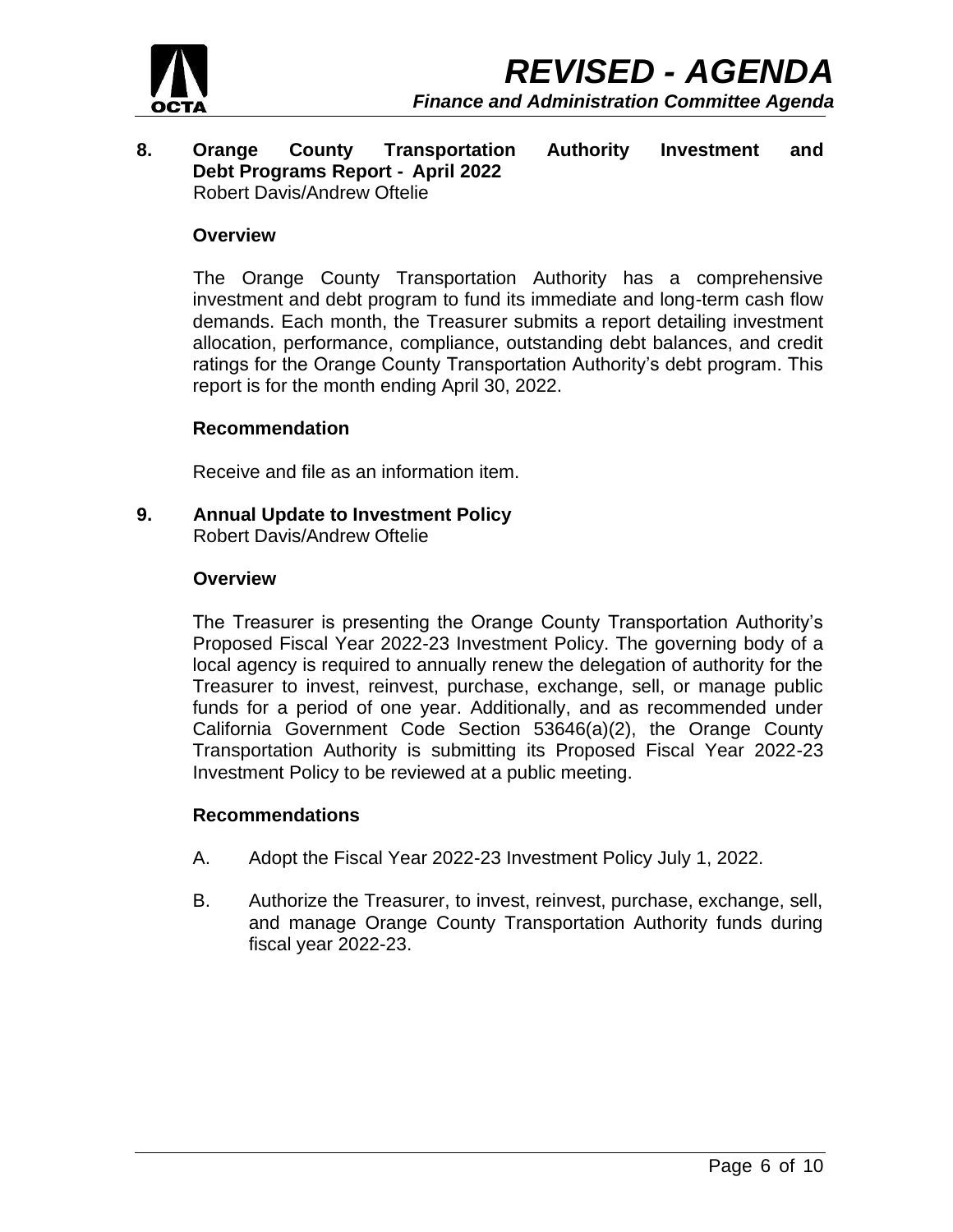

## **10. Fiscal Year 2021-22 Third Quarter Budget Status Report** Anthony Baruch/Andrew Oftelie

## **Overview**

Orange County Transportation Authority staff has implemented the fiscal year 2021-22 budget. This report summarizes the material variances between the budget and actual revenues and expenses through the third quarter of fiscal year 2021-22.

### **Recommendations**

- A. Receive and file as an information item.
- B. Approve a budget transfer of \$6 million in the Orange County Transportation Authority Fiscal Year 2021-22 Budget from the Services and Supplies major object to the Capital/Fixed Assets major object to accommodate a change in accounting practices issued by the Governmental Accounting Standards Board.

## **11. Amendment to Agreement for Medical Clinic Services**  Matthew DesRosier/Maggie McJilton

#### **Overview**

On September 9, 2019, the Orange County Transportation Authority Board of Directors approved an agreement with Akeso Occupational Health (formerly doing business as Cheshire Medical Corporation, doing business as ProCare Work Injury Center & Urgent Care), to provide medical clinic services for a three-year initial term with one, two-year option term. Board of Directors' approval is requested to exercise the option term effective August 1, 2022 through July 31, 2024.

## **Recommendation**

Authorize the Chief Executive Officer to negotiate and execute Amendment No. 2 to Agreement No. C-9-1165 between the Orange County Transportation Authority and Akeso Occupational Health, to exercise the two-year option term, in the amount of \$282,000, to continue providing medical clinic services, effective August 1, 2022 through July 31, 2024. This will increase the maximum obligation of the agreement to a total contract value of \$855,000.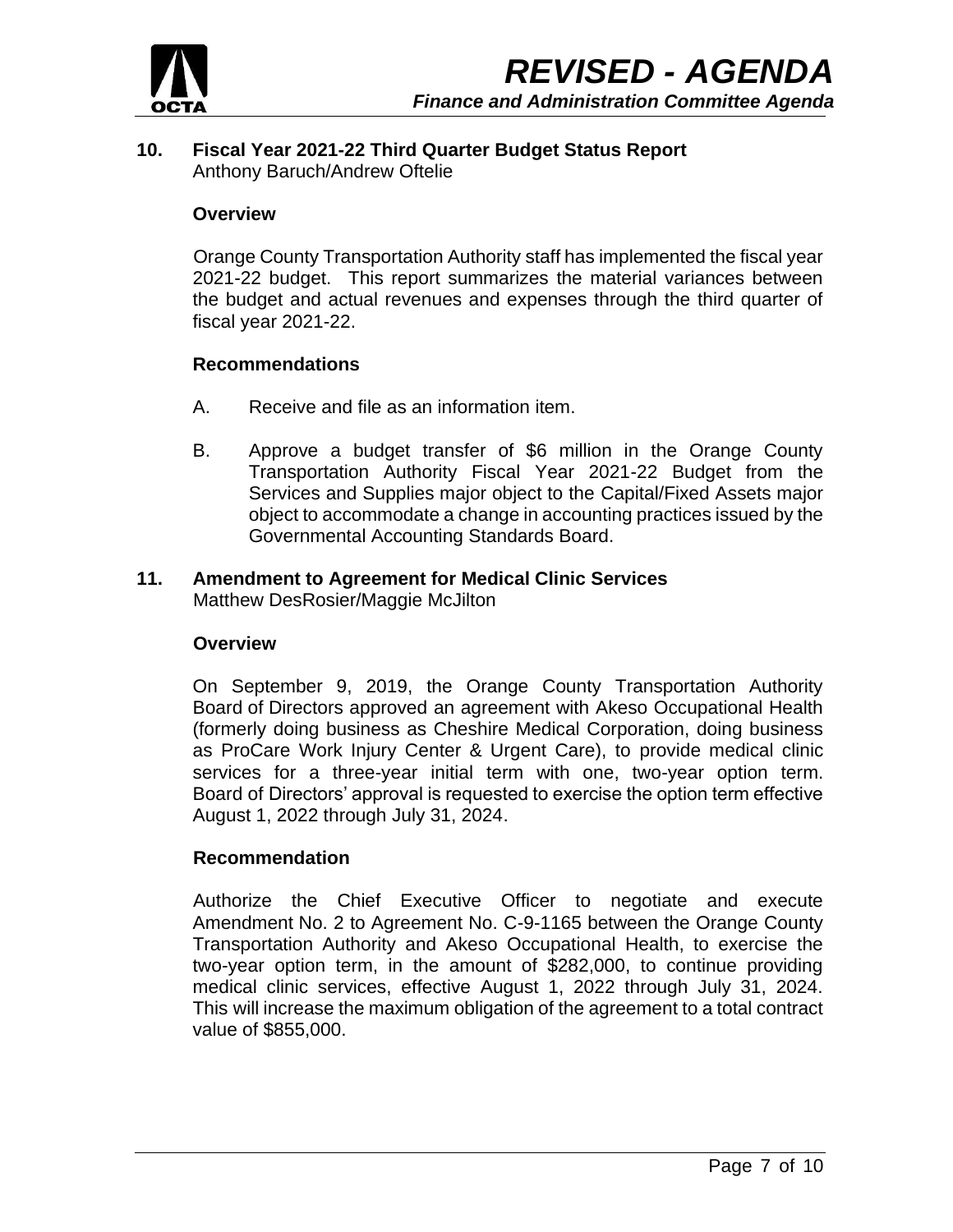

# **12. Agreement for Insurance Brokerage Services** Al Gorski/Maggie McJilton

## **Overview**

On February 24, 2022, the Orange County Transportation Authority issued a request for proposals for insurance brokerage services. Offers were received in accordance with the Orange County Transportation Authority's procurement procedures for professional and technical services. Approval is requested to execute an agreement for these services.

# **Recommendations**

- A. Approve the selection of Marsh USA, Inc., as the firm to provide insurance brokerage services.
- B. Authorize the Chief Executive Officer to negotiate and execute Agreement No. C-2-2257 between the Orange County Transportation Authority and Marsh USA, Inc., in the amount of \$670,000, to provide insurance brokerage and insurance document tracking services for a five-year term effective July 1, 2022 through June 30, 2027.

# **Regular Calendar**

**13. Agreement for Treasury Management Software System**  Robert Davis/Andrew Oftelie

## **Overview**

The Orange County Transportation Authority seeks the services of a firm for a treasury management software system to assist in compliance monitoring, performance measurement, audit, and reporting of the Orange County Transportation Authority's investment portfolio. A competitive procurement has been conducted and an offer was received in accordance with the Orange County Transportation Authority's procurement procedures for professional and technical services. Board of Directors' approval is requested to execute an agreement for a treasury management software system.

## **Recommendations**

A. Approve the selection of Clearwater Analytics LLC, as the firm to provide a treasury management software system.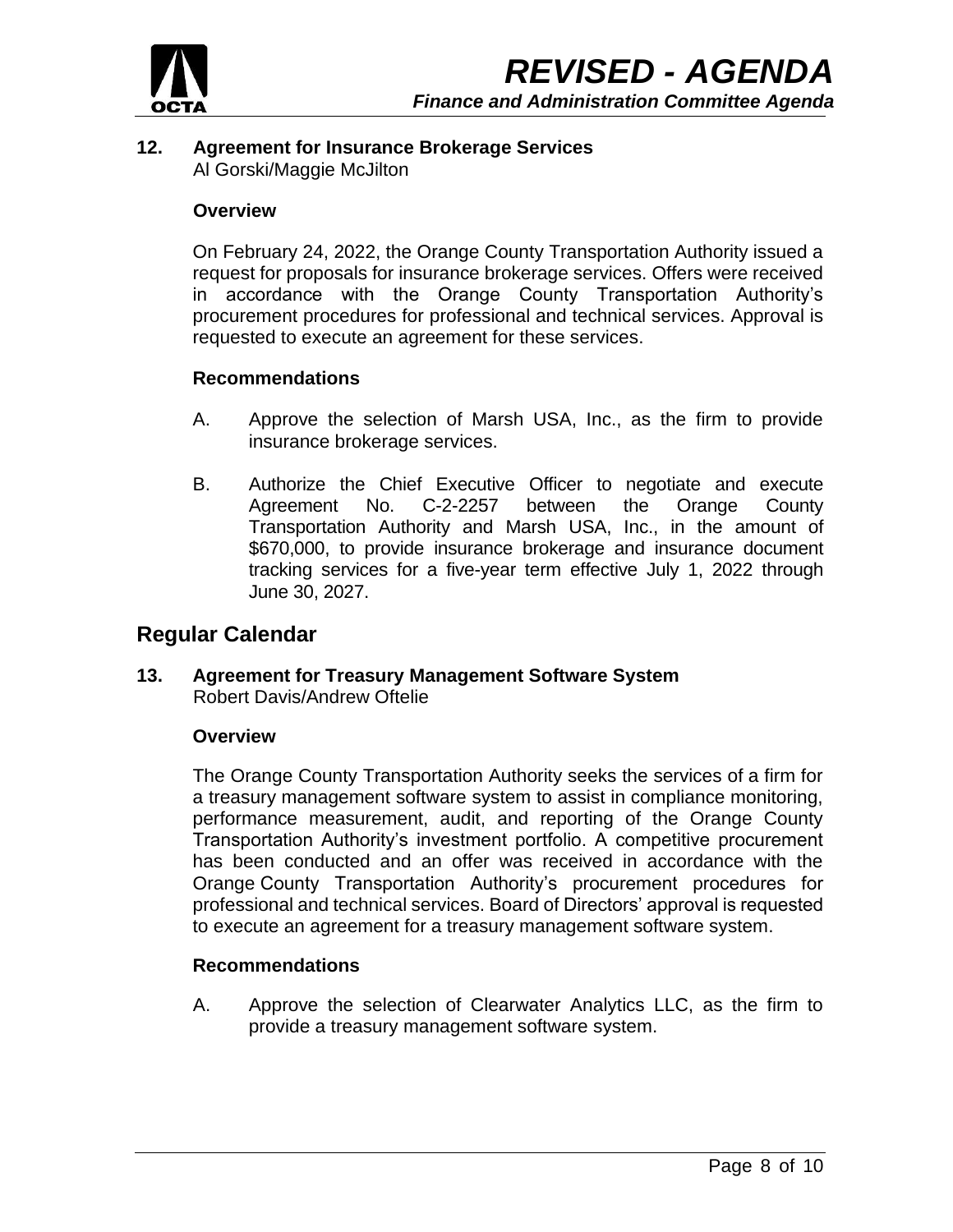

- B. Authorize the Chief Executive Officer to negotiate and execute Agreement No. C-1-3860 between the Orange County Transportation Authority and Clearwater Analytics LLC, in the amount of \$984,800, to provide a treasury management software system for a five-year initial term and one, two-year option term.
- **14. Preview to the Public Hearing on Orange County Transportation Authority's Fiscal Year 2022-23 Budget and Personnel and Salary Resolution**

Victor Velasquez/Andrew Oftelie

## **Overview**

The Orange County Transportation Authority Fiscal Year 2022-23 Budget presents a balanced plan of sources and uses of funds while providing for the current and future transportation needs of Orange County. The Board of Directors may approve the Orange County Transportation Authority Fiscal Year 2022-23 Budget following the public hearing to be held at the Board of Directors' meeting on June 13, 2022, at the following Board of Directors' meeting on June 27, 2022, or in a special meeting convened at their discretion, on or before June 30, 2022. The Board of Directors are also asked to approve changes to the Personnel and Salary Resolution as part of the budget approval process.

## **Recommendations**

- A. Approve by Resolution the Orange County Transportation Authority's Fiscal Year 2022-23 Budget.
- B. Approve the Personnel and Salary Resolution for fiscal year 2022-23.
- C. Authorize the Chief Executive Officer, or his designee, to negotiate and execute the software and hardware licensing, maintenance, and emergency support purchase orders, and/or agreements.
- D. Approve fiscal year 2022-23 Orange County Transportation Authority member agency contribution to the Southern California Regional Rail Authority, operating subsidy, in an amount up to \$46,167,104, including authorization of federal funding to be drawn down directly by the Southern California Regional Rail Authority, in an amount up to \$46,167,104, which includes federal supplemental funding of \$26,624,520. In addition, approve the capital and rehabilitation expenditure budget contingent upon all member agencies' approval of their respective capital and rehabilitation budgets. The Orange County Transportation Authority portion of the costs for capital is \$3,447,350 and \$27,237,610 for rehabilitation.